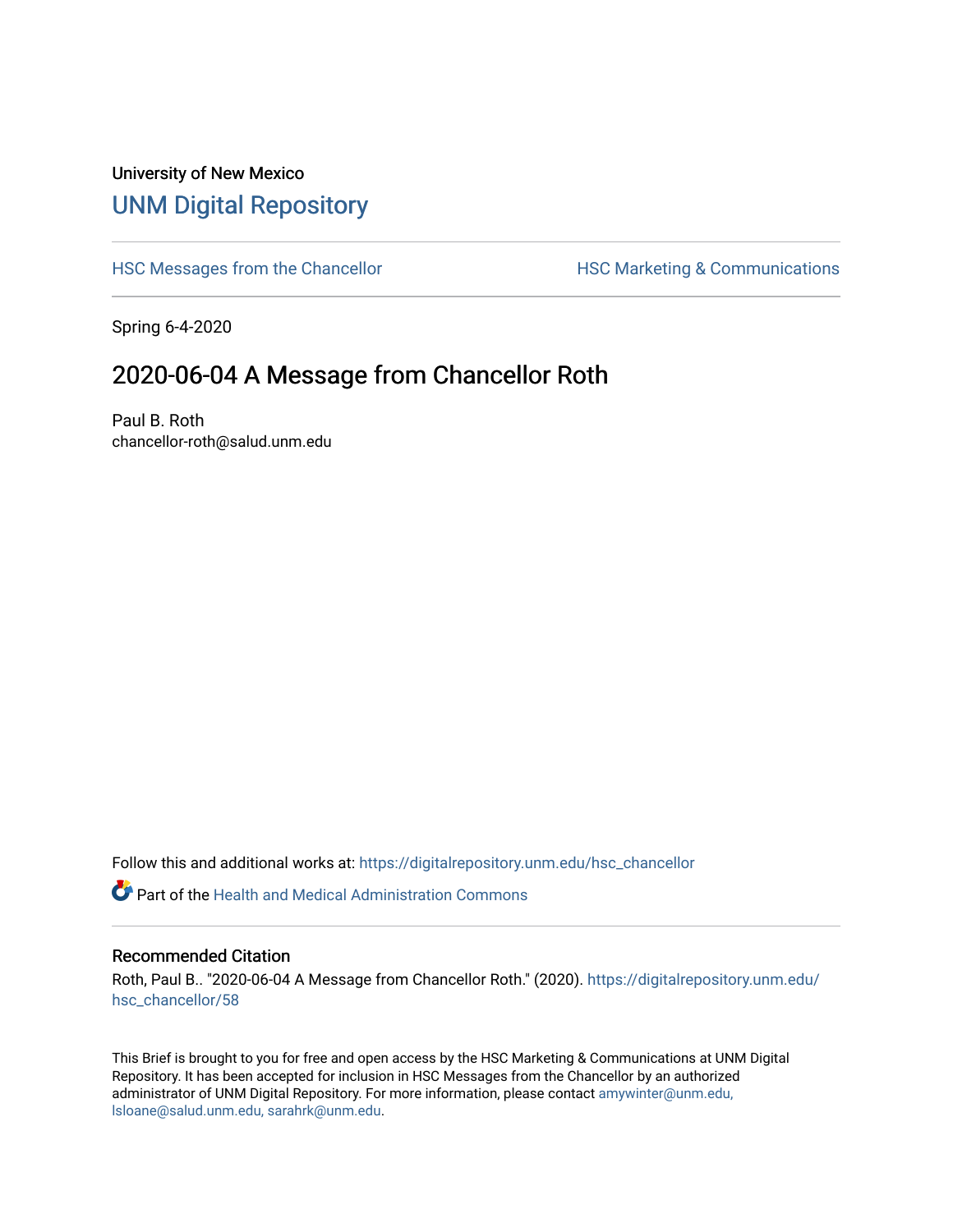

[View this email in your browser](https://mailchi.mp/6e0c203f43ce/message-from-the-chancellor-coronavirus-4429816?e=b4bbfca2c0)

## **A Message from Chancellor Roth**

Dear Colleagues:

As President Stokes announced yesterday, I will be stepping down as Chancellor and Executive Vice President for Health Sciences, effective July 31. As Dr. Stokes previously announced, moving forward, the position of Executive Vice President will be separate from the position of Dean for the School of Medicine. Dr. Michael Richards, our Senior Vice Chancellor for Clinical Affairs, will assume the role of Interim Executive Vice President for Health Sciences on August 1.

We also recently announced the appointment of Dr. Martha Cole McGrew as Interim Dean of the School of Medicine (where she has ably served as Executive Vice Dean since 2015), effective July 1.

Both of these leaders are dedicated visionaries who have made many invaluable contributions to the Health Sciences Center throughout their long careers.

Mike Richards oversees the UNM Health System, where he is responsible for all of our clinical operations. Earlier this year he was tasked with leading the Medical Advisory Team formed to help the New Mexico Department of Health design and implement a system to manage the surge in COVID-19 cases.

Martha McGrew has inspired generations of students and residents with her tireless and warmhearted devotion to them and to her patients. She is passionate about advancing the missions of medical education, research and clinical care.

When I first came to UNM as a resident in 1976, I never dreamed that I would have so many opportunities to serve and work alongside so many inspiring colleagues. I started my career in